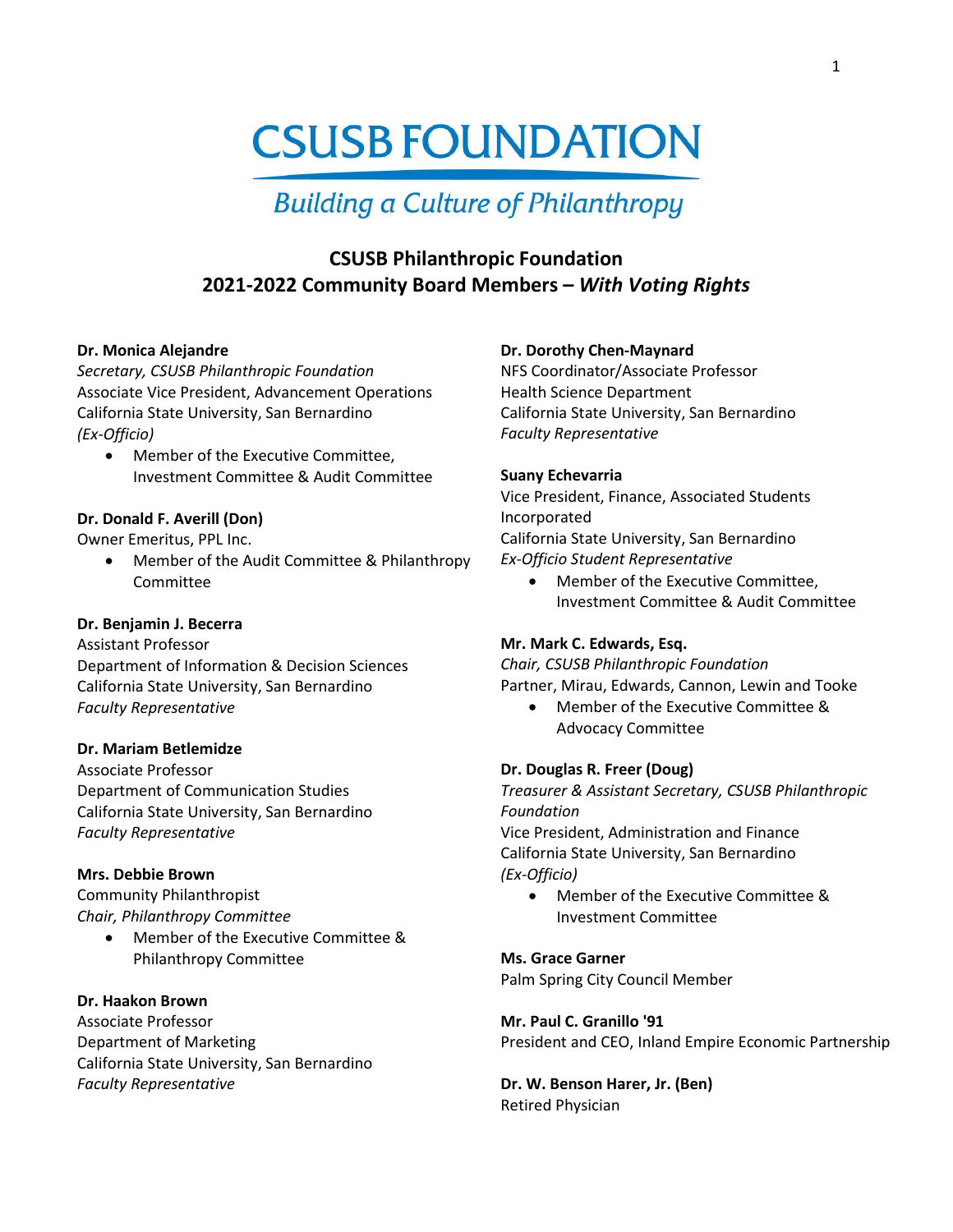#### **Mr. Roderick Hendry**

First Vice President, Morgan Stanley

• Member of the Audit Committee & Philanthropy Committee

# **Mr. Cole R. Jackson**

Partner, Reiss, Jackson & Jamison, LLP *Audit Committee Chair*

• Member of the Executive Committee & Audit Committee

#### **Mr. Mark A. Kaenel '84 & '89**

Retired First Vice President, Alta Pacific Bank

• Member of the Philanthropy Committee

#### **Ms. Nefertiti Long (Nef)**

Chief Operating Officer, Alta Loma Enterprises

• Member of the Philanthropy Committee

#### **Ms. Jessica Madrigal**

Services Coordinator, Santos Manuel Student Union California State University, San Bernardino *Staff Council Representative*

#### **Mr. Gary McBride '94 & '08**

Strategic Projects Director, County of San Bernardino *Chair, Investment Committee*

• Member of the Executive Committee

#### **Ms. Barbara McGee**

City Clerk, City of Rialto

#### **Dr. Shari McMahan**

Provost & VP, Academic Affairs California State University, San Bernardino *(Ex-Officio)*

• Member of the Executive Committee

#### **Mr. Mustafa Milbis**

Community Philanthropist

• Member of the Philanthropy Committee

#### **Mr. Louis G. Monville, III '94**

Senior Vice President, Raincross Hospitality Corporation Chair, Advocacy Committee

• Member of the Executive Committee & Advocacy Committee

#### **Dr. Tomás D. Morales**

*President, CSUSB Philanthropic Foundation* President, California State University, San Bernardino *(Ex-Officio)*

• Member of the Executive Committee

#### **Mr. Robert J. Nava**

*Executive Director, CSUSB Philanthropic Foundation* Vice President, University Advancement California State University, San Bernardino *(Ex-Officio)*

• Member of the Executive Committee, Investment Committee & Audit Committee

#### **Dr. Paz Olivérez**

Vice President, Student Affairs California State University, San Bernardino *(Ex-Officio)*

• Member of the Executive Committee

#### **Dr. Manish Patel**

Physician, Southern California Permanente Medical Group

#### **Mr. Steve PonTell**

CEO & President, National Community Renaissance Founder, La Jolla Institute

#### **Diana Quijano**

Resource Specialist/Digital Archivist California State University, San Bernardino *Staff Council Representative*

#### **Daisy Ramos**

President & Chair, Associated Students Incorporated California State University, San Bernardino *Ex-Officio Student Representative* 

• Member of the Executive Committee, Investment Committee & Audit Committee

#### **The Honorable James C. Ramos, Jr. '02**

Assemblymember, 40th California Assembly District California State Assembly

#### **Rheanna Rodriguez**

Senior VP, Director of Specialty Regulations First Foundation Bank (FFB) Member of the Executive Committee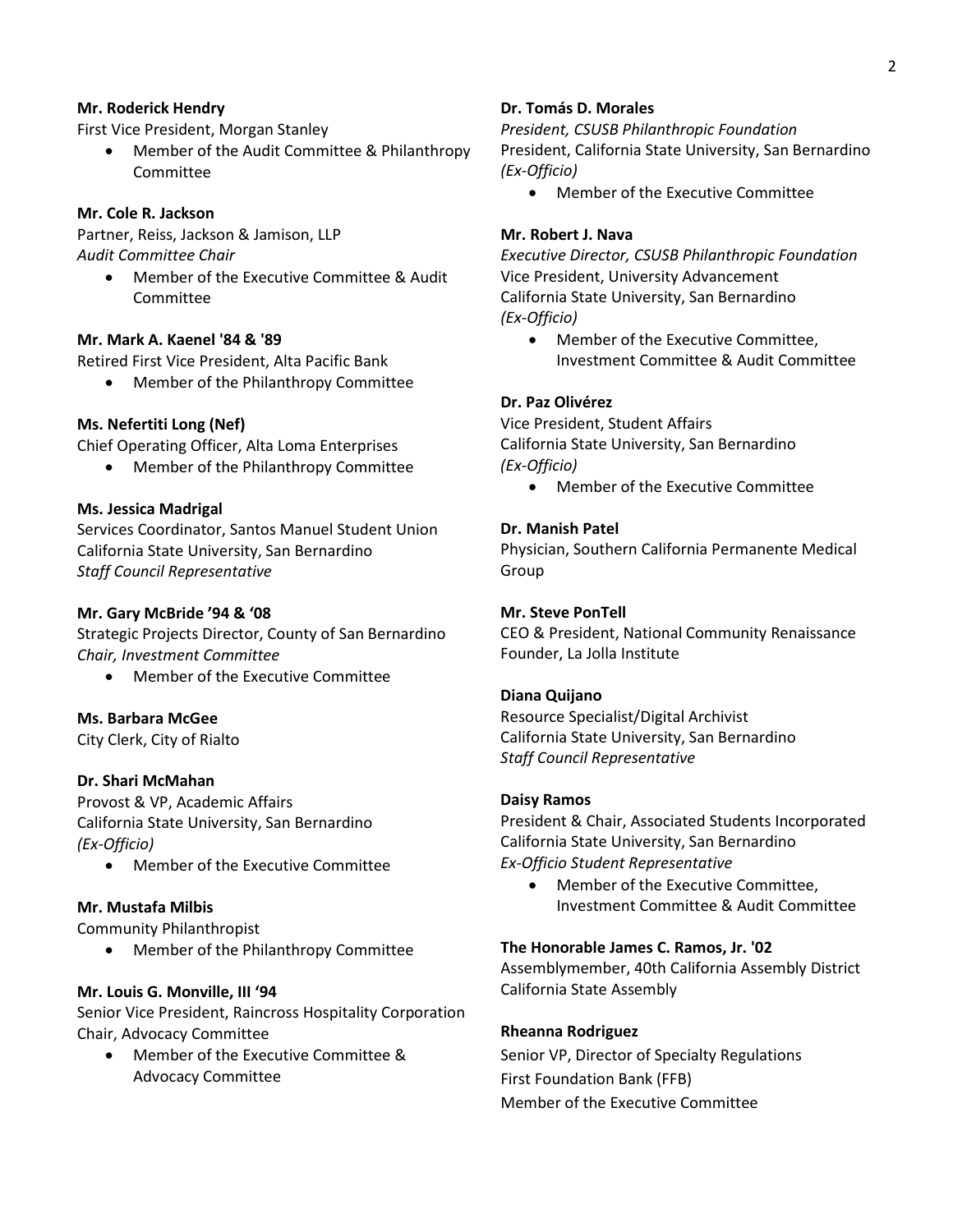# **Mr. Phillip M. Savage, IV, Esq. (Phil)**

Shareholder, Gresham Savage

# **Mr. Paul M. Shimoff, Esq.**

Partner, Shimoff Law Corporation

• Member of the Philanthropy Committee

# **Mr. William M. Stevenson '77 & '84 (Bill)**

*Vice Chair, CSUSB Philanthropic Foundation*

• Member of the Executive Committee, Investment Committee & Audit Committee

# **Ms. Karen I. Suarez '07**

Director, Uplift San Bernardino

• Member of the Philanthropy Committee

# **Dr. Samuel Sudhakar**

Vice President, Information Technology California State University, San Bernardino *(Ex-Officio)*

• Member of the Executive Committee

# **Mr. Justin S. Swant '03**

SVP, Product Development and Innovation, AccessHope

• Member of the Philanthropy Committee

# **Dr. Edward C. Teyber (Ed)**

Retired Professor, Psychology

# **41 – Foundation Board Members**

- 26 Community Directors
- 7 Ex-Officio Directors
- 4 Faculty Directors
- 2 Staff Council Directors
- 2 Student Directors

California State University, San Bernardino

• Member of the Investment Committee

# **Ms. Elise K. Traynum**

First General Counsel, ACLU Corporations of Northern California

# **Mrs. Ellen G. Weisser '68**

*Immediate Past Chair, CSUSB Philanthropic Foundation* Retired VP, Network Pharmaceuticals

• Member of the Executive Committee & Investment Committee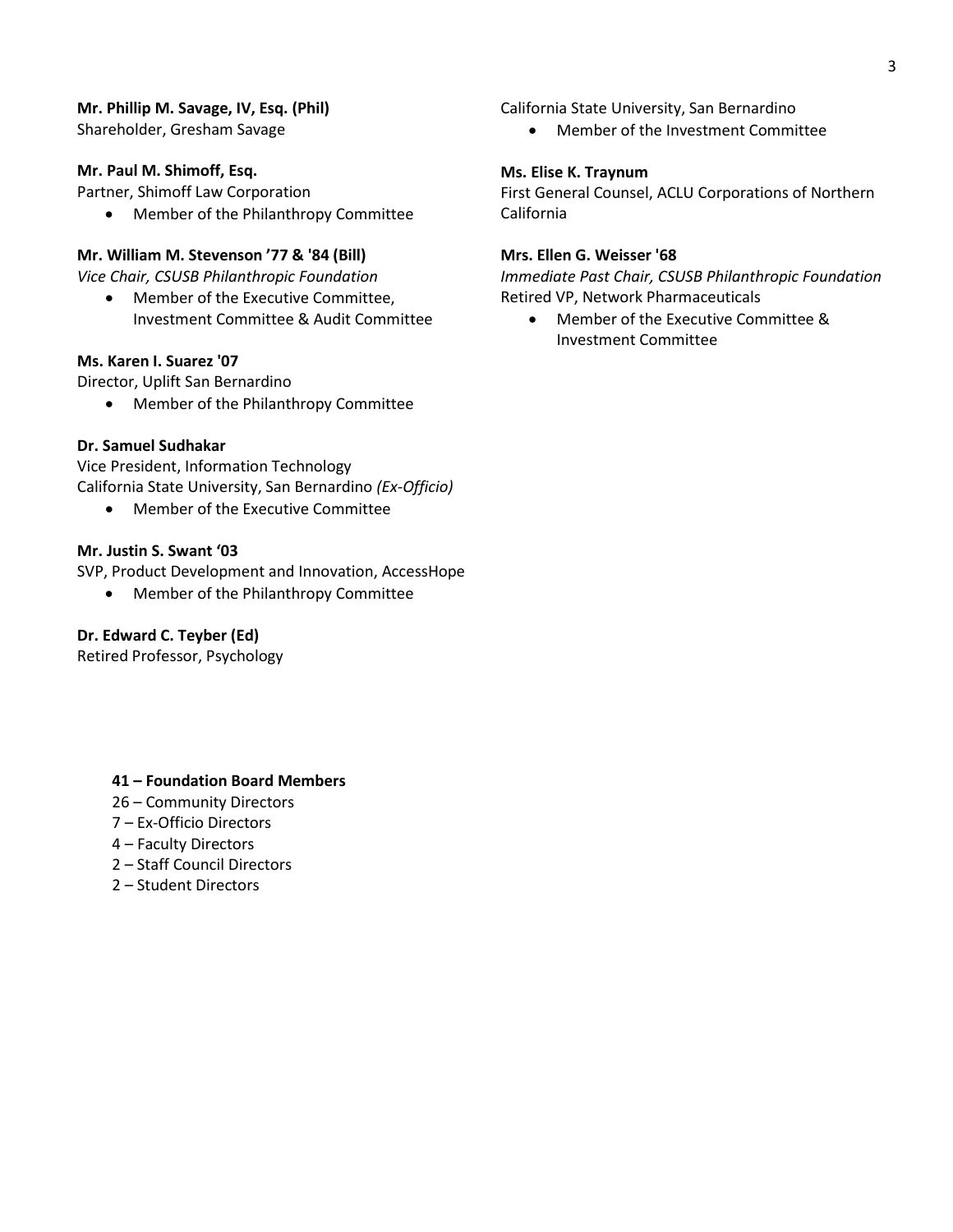#### **Philanthropic Foundation Committee Membership**

#### **Executive Committee**

Mr. Mark C. Edwards, Esq., Chair Ms. Monica Alejandre (*ex-officio*) Mrs. Debbie Brown Ms. Suany Echevarria (*ex-officio*) Dr. Douglas R. Freer (*ex-officio*) Mr. Cole R. Jackson Dr. Shari McMahan (*ex-officio*) Mr. Louis G. Monville, III '94 Dr. Tomás D. Morales (*ex-officio*) Mr. Robert J. Nava (*ex-officio*) Dr. Paz Olivérez (*ex-officio)* Daisy Ramos (*ex-officio)* Ms. Rheanna Rodriguez Mr. William M. Stevenson, Vice Chair Dr. Samuel Sudhakar (*ex-officio)* Mrs. Ellen G. Weisser

#### **Advocacy Committee**

Mr. Louis G. Monville, III, Chair Mr. Mark C. Edwards, Esq.

#### **Audit Committee**

Mr. Cole R. Jackson, Chair Ms. Monica Alejandre (*ex-officio*) Dr. Donald F. Averill (Don) Ms. Paola Galvez (*ex-officio*) Mr. Roderick Hendry Daisy Ramos (*ex-officio)*

#### **Audit Committee (***cont.***)**

Mr. Robert J. Nava (*ex-officio*) Mr. William M. Stevenson

#### **Investment Committee**

Mr. Gary McBride, Chair Ms. Monica Alejandre (*ex-officio*) Ms. Suany Echevarria (*ex-officio*) Dr. Douglas R. Freer (*ex-officio*) Dr. Ben Harer Mr. Robert J. Nava (*ex-officio*) Dr. Thomas Pierce (ad hoc) Daisy Ramos (*ex-officio)* Mr. William M. Stevenson Dr. Edward C. Teyber Mrs. Ellen G. Weisser

#### **Philanthropy Committee**

Mrs. Debbie Brown, Chair Dr. Donald F. Averill Dr. Dorothy Chen-Maynard (ad hoc) Mr. Roderick Hendry Mr. Mark A. Kaenel Ms. Nefertiti Long Mr. Mustafa Milbis Mr. Paul M. Shimoff, Esq. Ms. Karen I. Suarez Mr. Justin S. Swant